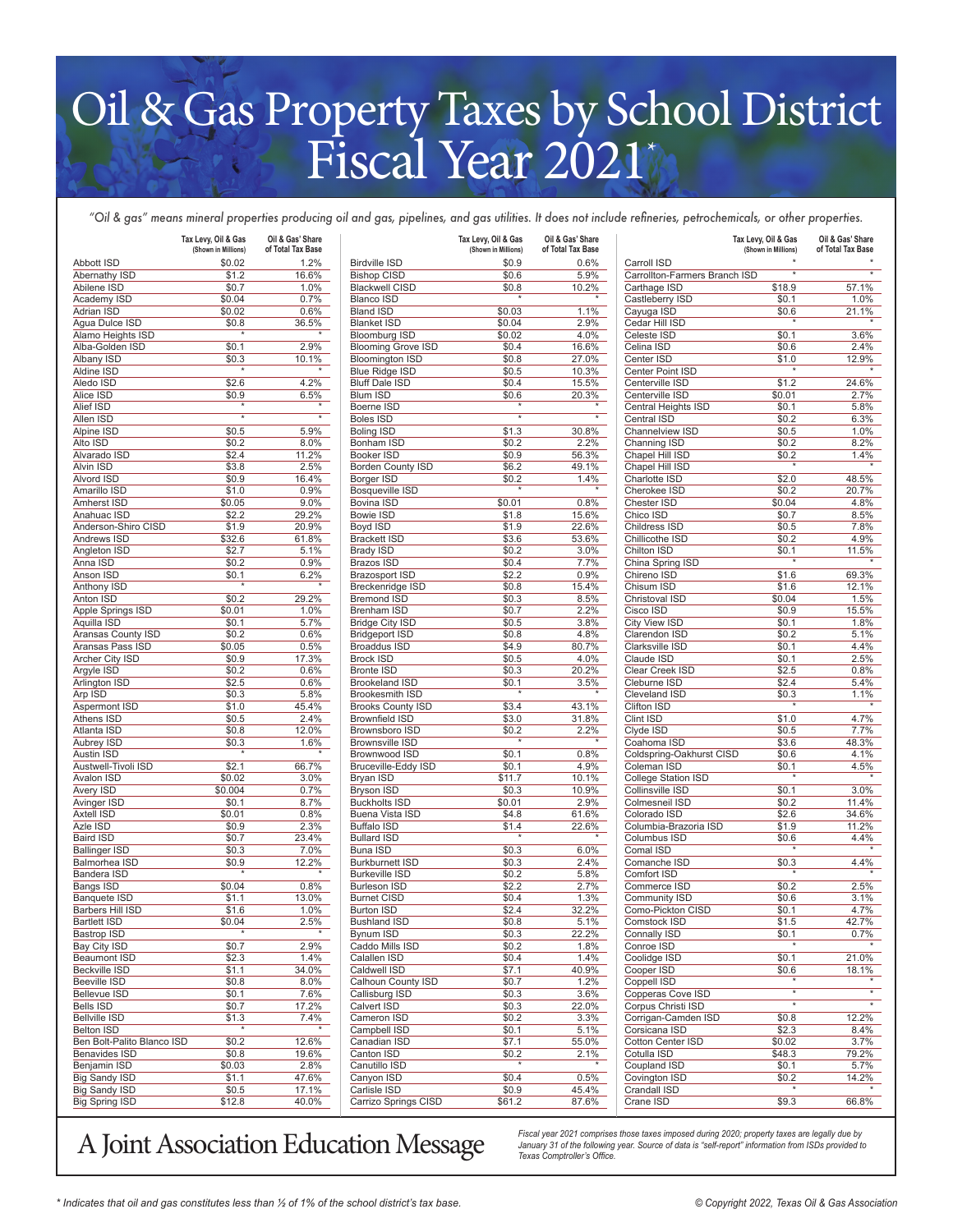## A Joint Association Education Message

|                                      | Tax Levy, Oil & Gas | Oil & Gas' Share  |
|--------------------------------------|---------------------|-------------------|
|                                      | (Shown in Millions) | of Total Tax Base |
| Cranfills Gap ISD<br>Crawford ISD    | $\overline{\ast}$   | ₹                 |
| Crockett County CCSD                 | \$5.9               | 63.2%             |
| Crockett ISD                         | \$0.6               | 9.5%              |
| Crosby ISD                           | \$1.2               | 3.5%              |
| Crosbyton CISD                       | \$0.03              | 0.9%              |
| Cross Plains ISD<br>Cross Roads ISD  | \$0.5<br>\$0.5      | 28.4%<br>16.7%    |
| Crowell ISD                          | \$0.3               | 5.0%              |
| Crowley ISD                          | \$0.9               | 0.8%              |
| Crystal City ISD                     | \$11.1              | 76.9%             |
| Cuero ISD                            | \$9.0               | 51.8%             |
| Culberson County-Allamore ISD        | \$35.9              | 74.6%             |
| Cumby ISD<br>Cushing ISD             | \$0.1<br>\$1.0      | 5.0%<br>42.6%     |
| Cypress-Fairbanks ISD                |                     |                   |
| Daingerfield-Lone Star ISD           | $\overline{\ast}$   |                   |
| Dalhart ISD                          | \$0.2               | 1.4%              |
| Dallas ISD                           |                     |                   |
| Damon ISD<br>Danbury ISD             | \$0.3               | 24.8%<br>20.3%    |
| Darrouzett ISD                       | \$1.0<br>\$0.5      | 59.9%             |
| Dawson ISD                           | \$0.5               | 54.6%             |
| Dawson ISD                           | \$0.7               | 27.7%             |
| Dayton ISD                           | \$2.4               | $9.0\%$           |
| De Leon ISD                          | \$0.2               | 7.2%              |
| Decatur ISD<br>Deer Park ISD         | \$3.9<br>\$1.4      | 13.3%<br>0.9%     |
| DeKalb ISD                           |                     |                   |
| Del Valle ISD                        | $\overline{\ast}$   | $\overline{\ast}$ |
| Dell City ISD                        | \$0.1               | 16.6%             |
| Denison ISD                          | \$0.4               | 1.4%              |
| Denton ISD                           | \$2.2               | 0.7%<br>66.6%     |
| Denver City ISD<br>DeSoto ISD        | \$11.0<br>\$0.3     | 0.6%              |
| Detroit ISD                          | \$0.1               | 4.7%              |
| Devers ISD                           | \$1.2               | 55.0%             |
| Devine ISD                           | \$0.1               | 1.1%              |
| Dew ISD                              | \$1.0               | 50.1%             |
| Deweyville ISD                       | \$0.7               | 8.9%              |
| D'Hanis ISD<br>Diboll ISD            | \$0.3               | 8.3%              |
| Dickinson ISD                        | \$0.7               | 1.0%              |
| Dilley ISD                           | \$11.2              | 60.6%             |
| Dime Box ISD                         | \$0.7               | 36.8%             |
| Dimmitt ISD                          | \$0.1               | 1.1%              |
| Divide ISD                           | \$0.02              | 2.6%<br>1.9%      |
| Dodd City ISD<br>Donna ISD           | \$0.02<br>\$0.1     | 0.8%              |
| Doss CCSD                            | \$0.01              | 1.2%              |
| Douglass ISD                         | \$0.5               | 30.3%             |
| Dripping Springs ISD                 |                     |                   |
| Driscoll ISD                         | \$0.5               | 35.8%             |
| Dublin ISD<br>Dumas ISD              | \$0.4<br>\$2.3      | 7.4%<br>8.9%      |
| Duncanville ISD                      |                     |                   |
| Eagle Mountain-Saginaw ISD           | \$1.7               | 1.0%              |
| Eagle Pass ISD                       | \$2.2               | 7.1%              |
| Eanes ISD                            |                     |                   |
| Early ISD                            | $\overline{\ast}$   | *                 |
| East Bernard ISD<br>East Central ISD | \$0.3               | 5.2%              |
| East Chambers ISD                    | \$0.3               | 7.4%              |
| Eastland ISD                         | \$0.6               | 10.4%             |
| <b>Ector County ISD</b>              | \$19.0              | 10.9%             |
| Ector ISD                            | \$0.03              | 4.3%              |
| Edcouch-Elsa ISD                     |                     |                   |
| Eden CISD<br>Edgewood ISD            | \$0.4<br>$\star$    | 9.1%              |
| Edgewood ISD                         | \$0.2               | 5.0%              |
| Edinburg CISD                        | \$2.2               | 2.6%              |
| Edna ISD                             | \$1.6               | 21.5%             |
| El Campo ISD                         | \$1.9               | 12.1%             |
| El Paso ISD                          | \$1.6               | 0.7%              |
| Electra ISD<br>Elgin ISD             | \$0.9<br>\$0.4      | 35.7%<br>1.8%     |
| <b>Elkhart ISD</b>                   | \$0.3               | 8.9%              |
| Elysian Fields ISD                   | \$4.3               | 66.0%             |
| Ennis ISD                            | \$0.7               | 1.8%              |
| Era ISD                              | \$0.4               | 21.3%             |
| Etoile ISD                           | \$0.2               | 21.2%             |
| Eula ISD<br>Eustace ISD              | \$0.2<br>\$0.1      | 6.0%<br>1.2%      |
| Evadale ISD                          | \$0.1               | 1.3%              |
| Evant ISD                            | \$0.01              | 0.8%              |
| Everman ISD                          | \$0.4               | 1.9%              |
| <b>Excelsior ISD</b>                 | \$0.2               | 55.3%             |
| <b>Ezzell ISD</b>                    | \$0.3               | 32.0%             |
| Fabens ISD<br>Fairfield ISD          | \$0.04<br>\$2.7     | 1.5%<br>18.3%     |
|                                      |                     |                   |

|                                       | Tax Levy, Oil & Gas<br>(Shown in Millions) | Oil & Gas' Share<br>of Total Tax Base |
|---------------------------------------|--------------------------------------------|---------------------------------------|
| Falls City ISD                        | \$9.1                                      | 82.1%                                 |
| Fannindel ISD                         | \$0.2                                      | 20.6%                                 |
| Farmersville ISD                      | \$0.4                                      | 4.8%                                  |
| Farwell ISD                           | \$0.05                                     | 1.8%                                  |
| Fayetteville ISD                      | \$0.7                                      | 22.6%                                 |
| Ferris ISD                            | \$0.1                                      | 0.8%                                  |
| Flatonia ISD                          | \$0.7                                      | 12.7%                                 |
| Florence ISD                          |                                            |                                       |
| Floresville ISD                       | \$0.1                                      | 0.6%                                  |
| Flour Bluff ISD                       |                                            |                                       |
| Floydada ISD                          | \$0.1                                      | 0.5%                                  |
| <b>Follett ISD</b>                    | \$0.7                                      | 62.3%                                 |
| Forestburg ISD                        | \$0.6                                      | 31.8%                                 |
| Forney ISD                            | \$0.5                                      | 0.6%                                  |
| Forsan ISD                            | \$4.3                                      | 49.9%                                 |
| Fort Bend ISD                         |                                            |                                       |
| Fort Davis ISD                        | $\overline{\ast}$                          | $\overline{\ast}$                     |
| Fort Elliott CISD                     | \$5.6                                      | 60.7%                                 |
| Fort Hancock ISD                      | \$1.3                                      | 43.5%                                 |
| Fort Stockton ISD                     | \$14.1                                     | 46.3%                                 |
| Fort Worth ISD                        | \$6.5                                      | 1.1%                                  |
| Franklin ISD                          | \$2.8                                      | 14.3%                                 |
| Frankston ISD                         | \$0.3                                      | 6.9%                                  |
| Fredericksburg ISD                    |                                            |                                       |
| Freer ISD                             | \$2.6                                      | 49.9%                                 |
| Frenship ISD                          | 7                                          |                                       |
| Friendswood ISD                       |                                            |                                       |
| Friona ISD                            | \$0.1                                      | 0.7%                                  |
| Frisco ISD                            |                                            |                                       |
| Frost ISD                             | \$1.2                                      | 48.0%                                 |
| <b>Fruitvale ISD</b>                  | \$0.01                                     | 0.9%                                  |
| Gainesville ISD                       | \$0.3                                      | 2.2%                                  |
| Galena Park ISD                       | \$1.1                                      | 0.8%                                  |
| Galveston ISD                         |                                            |                                       |
| Ganado ISD                            | \$0.6                                      | 8.3%                                  |
| Garland ISD                           |                                            |                                       |
| Garner ISD                            | \$0.2                                      | 7.5%                                  |
| Garrison ISD                          | \$0.4                                      | 23.4%                                 |
| Gary ISD                              | \$0.8                                      | 40.0%                                 |
| Gatesville ISD                        | \$0.3                                      | 2.8%                                  |
| Gause ISD                             | \$1.2                                      | 65.7%                                 |
| George West ISD                       | \$2.7                                      | 28.2%                                 |
| Georgetown ISD                        | $\overline{\ast}$                          |                                       |
| Gholson ISD                           |                                            |                                       |
| Giddings ISD                          | \$1.8                                      | 15.7%                                 |
| Gilmer ISD<br>Gladewater ISD          | \$0.6                                      | 4.6%                                  |
|                                       | \$1.5                                      | 18.5%<br>71.4%                        |
| Glasscock County ISD<br>Glen Rose ISD | \$36.3<br>\$0.5                            | 1.6%                                  |
| Godley ISD                            | \$1.9                                      | 12.9%                                 |
| Gold-Burg ISD                         | \$0.5                                      | 45.0%                                 |
| Goldthwaite ISD                       | $\star$                                    |                                       |
| Goliad ISD                            | \$2.2                                      | 20.7%                                 |
| Gonzales ISD                          | \$7.1                                      | 35.9%                                 |
| Goodrich ISD                          | \$0.5                                      | 30.2%                                 |
| Goose Creek CISD                      | \$2.6                                      | 1.2%                                  |
| Gordon ISD                            | \$0.1                                      | 5.3%                                  |
| Gorman ISD                            | \$0.3                                      | 15.9%                                 |
| Grady ISD                             | \$48.2                                     | 93.8%                                 |
| Graford ISD                           | \$0.1                                      | 1.3%                                  |
| Graham ISD                            | \$0.7                                      | 6.7%                                  |
| Granbury ISD                          | \$1.8                                      | 2.4%                                  |
| <b>Grand Prairie ISD</b>              |                                            |                                       |
| Grand Saline ISD                      | \$0.02                                     | 0.6%                                  |
| Grandfalls-Royalty ISD                | \$2.1                                      | 86.3%                                 |
| Grandview ISD                         | \$0.5                                      | 10.4%                                 |
| Grandview-Hopkins ISD                 | \$0.4                                      | 27.6%                                 |
| Granger ISD                           | \$0.04                                     | 2.0%                                  |
| Grape Creek ISD                       |                                            |                                       |
| Grapeland ISD                         | \$0.7                                      | $16.5\%$                              |
| Grapevine-Colleyville ISD             |                                            |                                       |
| Greenville ISD                        | \$0.3                                      | 1.0%                                  |
| Greenwood ISD                         | \$16.8                                     | 51.0%                                 |
| Gregory-Portland ISD                  | \$1.2                                      | 1.0%                                  |
| Groesbeck ISD                         | \$2.9                                      | 18.2%                                 |
| Groom ISD                             | \$0.1                                      | 2.2%                                  |
| Groveton ISD                          | \$0.6                                      | 19.4%                                 |
| Gruver ISD                            | \$0.4                                      | 12.0%                                 |
| Gunter ISD                            | \$0.2                                      | 2.7%                                  |
| Gustine ISD                           | \$0.1                                      | 8.7%                                  |
| Guthrie CSD                           | \$1.1                                      | 56.3%                                 |
| Hale Center ISD                       | \$0.04                                     | 2.9%                                  |
| Hallettsville ISD                     | \$2.2                                      | 22.3%                                 |
| Hallsburg ISD                         | \$0.05                                     | 4.9%                                  |
| Hallsville ISD                        | \$1.0                                      | 2.8%                                  |
| Hamilton ISD                          | \$0.3                                      | 7.3%                                  |
| Hamlin ISD                            | \$0.6                                      | 29.8%                                 |
| Hamshire-Fannett ISD                  | \$1.2                                      | 13.5%                                 |
| Happy ISD                             | \$0.1                                      | 6.1%                                  |
| Hardin ISD                            |                                            | 18.5%                                 |
|                                       | \$1.2                                      |                                       |

|                                                | Tax Levy, Oil & Gas<br>(Shown in Millions) | Oil & Gas' Share<br>of Total Tax Base |
|------------------------------------------------|--------------------------------------------|---------------------------------------|
| Hardin-Jefferson ISD                           | \$2.1                                      | 15.8%                                 |
| Harlandale ISD                                 | $\overline{\ast}$                          |                                       |
| Harleton ISD<br>Harlingen CISD                 | \$0.2                                      | 10.8%                                 |
| Harmony ISD                                    | \$0.4                                      | 8.8%                                  |
| Harper ISD                                     | \$0.03                                     | 0.6%                                  |
| Harrold ISD                                    | \$0.2                                      | 13.9%                                 |
| Hart ISD<br>Hartley ISD                        | \$0.02<br>\$0.2                            | 2.3%<br>7.2%                          |
| Harts Bluff ISD                                | \$0.1                                      | 5.3%                                  |
| Haskell CISD                                   | \$0.8                                      | 10.4%                                 |
| Hawkins ISD<br>Hawley ISD                      | \$2.8<br>\$0.2                             | 33.6%<br>9.7%                         |
| Hays CISD                                      |                                            |                                       |
| Hearne ISD                                     | \$1.1                                      | 17.6%                                 |
| <b>Hedley ISD</b>                              | \$0.2                                      | 29.5%                                 |
| Hemphill ISD<br>Hempstead ISD                  | \$0.3<br>\$0.1                             | 4.9%<br>0.9%                          |
| Henderson ISD                                  | \$3.6                                      | 20.1%                                 |
| Henrietta ISD                                  | \$0.6                                      | 13.6%                                 |
| <b>Hereford ISD</b><br>Hermleigh ISD           | \$0.1<br>\$1.1                             | 0.6%<br>32.1%                         |
| Hico ISD                                       | \$0.1                                      | 3.8%                                  |
| Hidalgo ISD                                    | \$0.04                                     | 0.6%                                  |
| High Island ISD<br><b>Highland ISD</b>         | \$0.04                                     | 2.3%                                  |
| <b>Highland Park ISD</b>                       | \$0.6                                      | 9.4%                                  |
| <b>Highland Park ISD</b>                       | \$0.1                                      | 0.8%                                  |
| Hillsboro ISD                                  | \$0.9                                      | 7.1%                                  |
| <b>Hitchcock ISD</b><br>Holland ISD            | \$0.2<br>\$0.03                            | 2.3%<br>1.8%                          |
| <b>Holliday ISD</b>                            | \$0.9                                      | 17.0%                                 |
| Hondo ISD                                      | \$0.1                                      | 0.7%                                  |
| Honey Grove ISD<br>Hooks ISD                   | \$0.4<br>\$0.01                            | 13.8%<br>0.5%                         |
| <b>Houston ISD</b>                             |                                            |                                       |
| Howe ISD                                       | \$0.2                                      | 3.0%                                  |
| Hubbard ISD                                    |                                            |                                       |
| Hubbard ISD<br>Huckabay ISD                    | \$0.3<br>\$0.4                             | 16.7%<br>11.3%                        |
| Hudson ISD                                     | \$0.3                                      | 4.3%                                  |
| Huffman ISD                                    | \$0.2                                      | 1.1%                                  |
| <b>Hughes Springs ISD</b><br>Hull-Daisetta ISD |                                            | 14.0%                                 |
| Humble ISD                                     | \$0.4                                      |                                       |
| Hunt ISD                                       | ₹                                          | ₹                                     |
| Huntington ISD                                 | \$1.3                                      | 27.2%                                 |
| Huntsville ISD<br>Hurst-Euless-Bedford ISD     | \$0.9<br>×                                 | 2.4%                                  |
| Hutto ISD                                      | $\overline{\ast}$                          | ₹                                     |
| <b>Idalou ISD</b>                              | \$0.1                                      | 3.6%                                  |
| <b>Industrial ISD</b><br>Ingleside ISD         | \$3.0<br>\$0.6                             | 22.9%<br>1.6%                         |
| Ingram ISD                                     |                                            |                                       |
| Iola ISD                                       | \$1.2                                      | 27.1%                                 |
| lowa Park CISD                                 | \$0.6                                      | 7.4%                                  |
| ıra ısı<br>Iraan-Sheffield ISD                 | \$1.U<br>\$7.1                             | 45.1%<br>46.9%                        |
| Iredell ISD                                    | \$0.2                                      | 10.7%                                 |
| <b>Irion County ISD</b>                        | \$10.5                                     | 59.6%                                 |
| Irving ISD<br>Italy ISD                        | \$0.02                                     | 0.8%                                  |
| Itasca ISD                                     | \$0.3                                      | 8.7%                                  |
| Jacksboro ISD                                  | \$2.2                                      | 19.0%                                 |
| Jacksonville ISD<br>Jarrell ISD                | \$0.7                                      | 3.9%                                  |
| Jasper ISD                                     | \$0.9                                      | 7.9%                                  |
| Jayton-Girard ISD                              | \$3.3                                      | 79.1%                                 |
| Jefferson ISD                                  | \$0.5                                      | 7.1%<br>12.3%                         |
| Jim Hogg County ISD<br>Jim Ned CISD            | \$0.7<br>\$0.6                             | 8.7%                                  |
| Joaquin ISD                                    | \$1.4                                      | 43.5%                                 |
| Johnson City ISD                               | $\star$                                    |                                       |
| Jonesboro ISD<br>Joshua ISD                    | \$0.2<br>\$1.2                             | 16.3%<br>4.7%                         |
| Jourdanton ISD                                 | \$3.5                                      | 27.7%                                 |
| Judson ISD                                     |                                            |                                       |
| Junction ISD<br>Karnack ISD                    | \$0.2<br>\$0.3                             | 3.4%<br>14.9%                         |
| Karnes City ISD                                | \$50.7                                     | 87.7%                                 |
| Katy ISD                                       |                                            |                                       |
| Kaufman ISD                                    | \$0.9                                      | 6.6%                                  |
| Keene ISD<br>Keller ISD                        | \$0.1<br>×                                 | 2.9%                                  |
| Kelton ISD                                     | \$3.0                                      | 58.7%                                 |
| Kemp ISD                                       | \$0.4                                      | 5.3%                                  |
| Kenedy County-Wide CSD                         | \$2.3                                      | 22.2%                                 |
| Kenedy ISD<br>Kennard ISD                      | \$7.0<br>\$0.05                            | 45.9%<br>4.0%                         |
| Kennedale ISD                                  | \$0.2                                      | 1.0%                                  |
|                                                |                                            |                                       |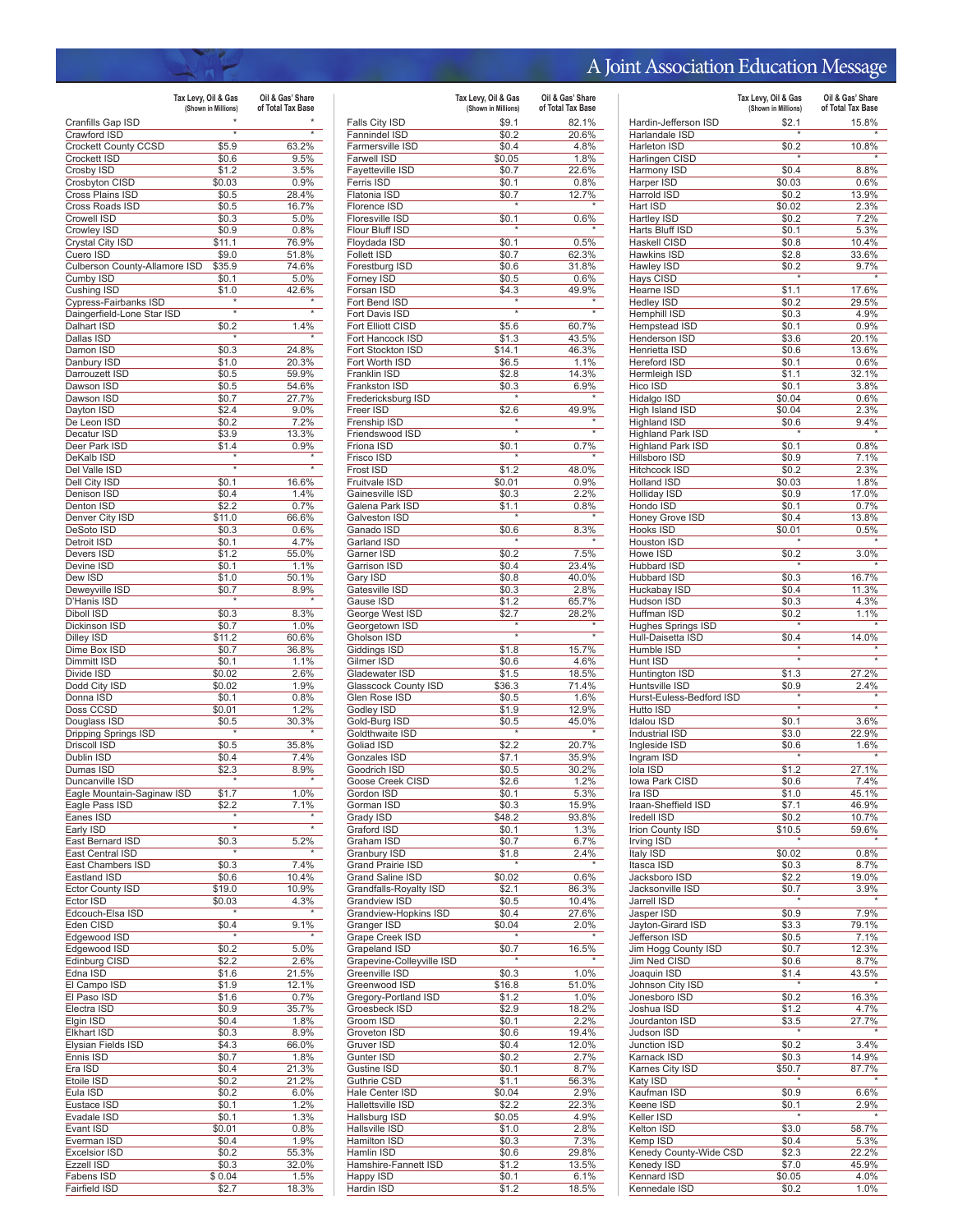## A Joint Association Education Message

|                                               | Tax Levy, Oil & Gas<br>(Shown in Millions) | Oil & Gas' Share<br>of Total Tax Base |
|-----------------------------------------------|--------------------------------------------|---------------------------------------|
| Kerens ISD                                    | \$0.9                                      | 20.0%                                 |
| Kermit ISD                                    | \$5.1                                      | 41.6%                                 |
| Kerrville ISD<br>Kilgore ISD                  |                                            | 3.7%                                  |
| Killeen ISD                                   | \$0.8                                      |                                       |
| Kingsville ISD                                | \$0.6                                      | 4.1%                                  |
| Kirbyville CISD                               | \$0.4                                      | 9.3%                                  |
| Klein ISD<br>Klondike ISD                     |                                            | 93.5%                                 |
| Knippa ISD                                    | \$17.9                                     |                                       |
| Knox City-O'Brien CISD                        | \$0.1                                      | 19.3%                                 |
| Kopperl ISD                                   | \$0.2                                      | 9.4%                                  |
| Kountze ISD<br>Kress ISD                      | \$0.4<br>\$0.1                             | 7.5%<br>3.4%                          |
| Krum ISD                                      | \$1.6                                      | 12.9%                                 |
| La Feria ISD                                  |                                            |                                       |
| La Gloria ISD                                 | \$0.1                                      | 32.2%                                 |
| La Grange ISD<br>La Joya ISD                  | \$1.1<br>\$0.7                             | 7.2%<br>2.1%                          |
| La Porte ISD                                  | \$1.4                                      | 0.9%                                  |
| La Pryor ISD                                  | \$2.3                                      | 55.4%                                 |
| La Vega ISD                                   | \$0.2                                      | 1.2%                                  |
| La Vernia ISD                                 |                                            |                                       |
| La Villa ISD<br>Lago Vista ISD                | \$0.03                                     | 1.5%                                  |
| Lake Dallas ISD                               | ×                                          | ×                                     |
| Lake Travis ISD                               | $\overline{\ast}$                          |                                       |
| Lake Worth ISD                                | \$0.2                                      | 1.4%                                  |
| Lamar CISD<br>Lamesa ISD                      | \$2.7<br>\$0.7                             | 1.1%<br>7.2%                          |
| Lampasas ISD                                  | $\star$                                    | $\star$                               |
| Lancaster ISD                                 | ⋥                                          |                                       |
| Laneville ISD                                 | \$0.4                                      | 37.1%                                 |
| LaPoynor ISD                                  | \$0.3                                      | 11.5%                                 |
| Laredo ISD<br>Lasara ISD                      | \$0.02                                     | 3.1%                                  |
| Latexo ISD                                    | \$0.3                                      | 12.4%                                 |
| Lazbuddie ISD                                 | \$0.03                                     | 4.5%                                  |
| Leakey ISD                                    | \$0.04                                     | 0.8%                                  |
| Leander ISD<br>Leary ISD                      |                                            |                                       |
| Lefors ISD                                    | \$0.4                                      | 34.5%                                 |
| Leggett ISD                                   | \$0.3                                      | 28.6%                                 |
| Leon ISD                                      | \$2.2                                      | 21.3%                                 |
| <b>Leonard ISD</b>                            | \$0.1                                      | 5.5%                                  |
| Levelland ISD<br>Leveretts Chapel ISD         | \$6.3<br>\$0.1                             | 38.0%<br>20.8%                        |
| Lewisville ISD                                |                                            |                                       |
| Lexington ISD                                 | \$0.4                                      | 8.0%                                  |
| Liberty Hill ISD                              |                                            |                                       |
| Liberty ISD<br>Liberty-Eylau ISD              | \$1.5<br>\$0.1                             | 11.6%<br>0.9%                         |
| Lindale ISD                                   |                                            |                                       |
| Linden-Kildare CISD                           | \$0.4                                      | 13.6%                                 |
| Lindsay ISD                                   | \$0.04                                     | 1.1%                                  |
| Lingleville ISD                               | \$0.2                                      | 13.5%<br>11.4%                        |
| Lipan ISD<br>Little Cypress-Mauriceville CISD | \$0.3<br>\$0.6                             | 4.6%                                  |
| Little Elm ISD                                |                                            |                                       |
| Littlefield ISD                               | \$0.1                                      | 2.8%                                  |
| Livingston ISD                                | \$1.1                                      | 4.8%                                  |
| Llano ISD<br>Lockhart ISD                     | \$0.4                                      | 1.8%                                  |
| Lockney ISD                                   | \$0.02                                     | 0.5%                                  |
| Lohn ISD                                      | \$0.2                                      | 16.1%                                 |
| Lometa ISD                                    |                                            |                                       |
| London ISD<br>Lone Oak ISD                    | \$0.2                                      | 2.2%                                  |
| Longview ISD                                  | \$1.5                                      | 2.2%                                  |
| Loop ISD                                      | \$1.6                                      | 70.8%                                 |
| Loraine ISD                                   | \$0.5                                      | 21.1%                                 |
| Lorena ISD                                    |                                            |                                       |
| Lorenzo ISD<br>Los Fresnos CISD               | \$0.6<br>\$0.4                             | 22.9%<br>1.5%                         |
| Louise ISD                                    | \$0.4                                      | 13.0%                                 |
| Lovejoy ISD                                   |                                            |                                       |
| Lovelady ISD                                  | \$1.2                                      | 37.4%                                 |
| Lubbock ISD<br>Lubbock-Cooper ISD             | \$1.2                                      | 0.9%                                  |
| Lueders-Avoca ISD                             | \$0.1                                      | 6.9%                                  |
| Lufkin ISD                                    | \$2.3                                      | 6.6%                                  |
| Luling ISD                                    | \$1.2                                      | 16.8%                                 |
| Lumberton ISD                                 | \$0.2                                      | 1.2%                                  |
| Lyford CISD<br>Lytle ISD                      | \$0.4                                      | 6.6%                                  |
| Mabank ISD                                    | \$0.2                                      | 1.0%                                  |
| Madisonville CISD                             | \$2.5                                      | 23.0%                                 |
| Magnolia ISD                                  | \$0.5                                      | 0.5%                                  |
| Malakoff ISD<br>Malone ISD                    | \$0.1<br>\$0.2                             | 0.9%<br>27.1%                         |
|                                               |                                            |                                       |

|                                            | Tax Levy, Oil & Gas<br>(Shown in Millions) | Oil & Gas' Share<br>of Total Tax Base |
|--------------------------------------------|--------------------------------------------|---------------------------------------|
| Malta ISD                                  |                                            |                                       |
| Manor ISD                                  | $\overline{\ast}$                          | $\overline{\ast}$                     |
| Mansfield ISD                              | \$2.5                                      | 1.1%                                  |
| Marathon ISD                               | $\star$                                    |                                       |
| Marble Falls ISD<br>Marfa ISD              | \$1.0                                      | 21.5%                                 |
| <b>Marion ISD</b>                          |                                            |                                       |
| Marlin ISD                                 | \$0.4                                      | 12.5%                                 |
| Marshall ISD                               | \$4.0                                      | 12.6%                                 |
| Mart ISD                                   | \$0.4                                      | 20.9%                                 |
| Martins Mill ISD                           | \$0.1                                      | 5.9%                                  |
| Martinsville ISD<br>Mason ISD              | \$0.3<br>\$0.1                             | 39.2%<br>2.6%                         |
| Matagorda ISD                              | \$0.02                                     | 0.7%                                  |
| Mathis ISD                                 | \$0.8                                      | 9.3%                                  |
| Maud ISD                                   |                                            |                                       |
| May ISD                                    | \$0.3                                      | 10.9%                                 |
| Maypearl ISD                               | \$0.2                                      | 4.4%                                  |
| McAllen ISD<br>McCamey ISD                 | \$6.0                                      | 38.9%                                 |
| McDade ISD                                 |                                            |                                       |
| McGregor ISD                               | \$0.03                                     | 0.6%                                  |
| McKinney ISD                               |                                            |                                       |
| McLean ISD                                 | \$0.4                                      | 37.8%                                 |
| McLeod ISD                                 | \$0.1                                      | 20.8%                                 |
| McMullen County ISD<br>Meadow ISD          | \$30.8<br>\$0.2                            | 87.7%<br>26.4%                        |
| Medina ISD                                 | \$0.02                                     | 0.7%                                  |
| Medina Valley ISD                          |                                            |                                       |
| Melissa ISD                                | \$0.2                                      | 0.8%                                  |
| Memphis ISD                                | \$0.2                                      | 9.4%                                  |
| <b>Menard ISD</b><br>Mercedes ISD          | \$0.1                                      | 4.8%                                  |
| Meridian ISD                               | \$0.1                                      | 2.5%                                  |
| Merkel ISD                                 | \$0.4                                      | 8.1%                                  |
| Mesquite ISD                               |                                            |                                       |
| Mexia ISD                                  | \$0.2                                      | 3.6%                                  |
| Meyersville ISD                            | \$0.1                                      | 11.1%                                 |
| Miami ISD<br>Midland ISD                   | \$3.0<br>\$134.9                           | 49.6%<br>36.8%                        |
| Midlothian ISD                             | \$0.4                                      | 0.6%                                  |
| Midway ISD                                 | \$0.2                                      | 7.6%                                  |
| Midway ISD                                 |                                            |                                       |
| Milano ISD                                 | \$0.04                                     | 2.0%                                  |
| Mildred ISD                                | \$0.2                                      | 3.0%                                  |
| Miles ISD<br>Milford ISD                   | \$0.1<br>\$0.2                             | 7.1%<br>14.2%                         |
| Miller Grove ISD                           | \$0.1                                      | 7.3%                                  |
| Millsap ISD                                | \$0.5                                      | 7.7%                                  |
| Mineola ISD                                | \$0.6                                      | 8.6%                                  |
| Mineral Wells ISD                          | \$0.1                                      | 0.6%                                  |
| <b>Mission CISD</b>                        |                                            |                                       |
| Monahans-Wickett-Pyote ISD<br>Montague ISD | \$27.8<br>\$0.1                            | 69.2%<br>13.9%                        |
| Monte Alto ISD                             |                                            |                                       |
| Montgomery ISD                             | \$0.6                                      | 0.6%                                  |
| Moody ISD                                  | \$0.1                                      | $3.9\%$                               |
| Moran ISD                                  | \$0.1                                      | 29.0%                                 |
| Morgan ISD                                 | \$0.01                                     | 0.9%                                  |
| Morgan Mill ISD<br>Morton ISD              | \$0.1<br>\$0.05                            | 14.5%<br>9.5%                         |
| Motley County ISD                          | \$0.04                                     | 3.3%                                  |
| Moulton ISD                                | \$3.4                                      | 68.9%                                 |
| Mount Calm ISD                             | \$0.01                                     | 1.4%                                  |
| Mount Enterprise ISD                       | \$0.1                                      | 8.4%                                  |
| Mount Pleasant ISD                         | \$0.5                                      | 2.3%                                  |
| Mount Vernon ISD<br>Muenster ISD           | \$0.5<br>\$0.7                             | 3.4%<br>10.9%                         |
| Muleshoe ISD                               | \$0.1                                      | 2.6%                                  |
| Mullin ISD                                 | $\star$                                    |                                       |
| Mumford ISD                                | \$0.6                                      | 52.6%                                 |
| Munday CISD                                | \$0.2                                      | 6.6%                                  |
| Murchison ISD                              | \$0.04                                     | 9.4%                                  |
| Nacogdoches ISD<br>Natalia ISD             | \$0.5                                      | 1.6%                                  |
| Navarro ISD                                | $\overline{\ast}$                          | $\overline{\ast}$                     |
| Navasota ISD                               | \$1.1                                      | 4.4%                                  |
| Nazareth ISD                               | \$0.01                                     | 1.4%                                  |
| <b>Neches ISD</b>                          | \$0.2                                      | 15.9%                                 |
| Nederland ISD                              | \$0.9                                      | 2.2%                                  |
| Needville ISD<br>New Boston ISD            | \$1.0                                      | 6.0%                                  |
| New Braunfels ISD                          | $\overline{\ast}$                          | $\overline{\ast}$                     |
| New Caney ISD                              | $\star$                                    | ×                                     |
| New Deal ISD                               | \$0.2                                      | 4.9%                                  |
| New Diana ISD                              | \$0.04                                     | 1.3%                                  |
| New Home ISD                               |                                            |                                       |
| New Summerfield ISD                        | \$0.1                                      | 10.7%                                 |
| New Waverly ISD<br>Newcastle ISD           | \$0.2<br>\$0.2                             | 3.9%<br>20.3%                         |
|                                            |                                            |                                       |

|                                                    | Tax Levy, Oil & Gas<br>(Shown in Millions) | Oil & Gas' Share<br>of Total Tax Base |
|----------------------------------------------------|--------------------------------------------|---------------------------------------|
| Newton ISD                                         | \$0.6                                      | 14.2%                                 |
| Nixon-Smiley CISD                                  | \$8.6                                      | 68.1%                                 |
| Nocona ISD                                         | \$0.2                                      | 8.4%                                  |
| Nordheim ISD                                       | \$6.5                                      | 86.2%                                 |
| Normangee ISD<br>North East ISD                    | \$1.4<br>٠                                 | 28.2%                                 |
| North Hopkins ISD                                  | \$0.1                                      | 9.5%                                  |
| North Lamar ISD                                    | \$0.2                                      | 1.8%                                  |
| North Zulch ISD                                    | \$1.8                                      | 61.1%                                 |
| Northside ISD                                      |                                            |                                       |
| Northside ISD                                      | \$0.1                                      | 18.9%                                 |
| Northwest ISD<br>Nueces Canyon CISD                | \$7.5<br>\$0.02                            | 2.3%<br>0.9%                          |
| Nursery ISD                                        | \$0.3                                      | 12.0%                                 |
| Oakwood ISD                                        | \$0.4                                      | 19.6%                                 |
| Odem-Edroy ISD                                     | \$1.1                                      | 19.3%                                 |
| O'Donnell ISD                                      | \$0.4                                      | 10.8%                                 |
| Oglesby ISD<br>Olfen ISD                           | \$0.2<br>\$0.1                             | 22.8%<br>47.7%                        |
| Olney ISD                                          | \$0.4                                      | 10.8%                                 |
| Olton ISD                                          | \$0.1                                      | 5.3%                                  |
| Onalaska ISD                                       | \$0.1                                      | 1.6%                                  |
| Orange Grove ISD                                   | \$0.4                                      | 9.1%                                  |
| Orangefield ISD                                    | \$1.0                                      | 14.6%                                 |
| Ore City ISD<br>Overton ISD                        | \$0.04<br>\$0.1                            | 1.8%<br>4.6%                          |
| Paducah ISD                                        | \$0.2                                      | 13.1%                                 |
| Paint Creek ISD                                    | \$0.1                                      | 2.4%                                  |
| Paint Rock ISD                                     | \$0.2                                      | 13.5%                                 |
| Palacios ISD                                       | \$0.3                                      | 1.9%                                  |
| Palestine ISD                                      | \$0.3                                      | 2.0%                                  |
| Palmer ISD<br>Palo Pinto ISD                       | \$0.04                                     | 0.9%                                  |
| Pampa ISD                                          | \$0.7                                      | 5.2%                                  |
| Panhandle ISD                                      | \$0.5                                      | 5.6%                                  |
| Panther Creek CISD                                 | \$0.1                                      | 6.3%                                  |
| Paradise ISD                                       | \$0.7                                      | 10.2%                                 |
| Paris ISD                                          | \$0.2                                      | 1.4%                                  |
| Pasadena ISD                                       | \$2.6                                      | 1.1%                                  |
| Patton Springs ISD<br>Pawnee ISD                   | \$2.4                                      | 57.2%                                 |
| Pearland ISD                                       | \$0.9                                      | 0.7%                                  |
| Pearsall ISD                                       | \$5.5                                      | 33.0%                                 |
| Peaster ISD                                        | \$0.2                                      | 3.7%                                  |
| Pecos-Barstow-Toyah ISD                            | \$105.0                                    | 65.5%                                 |
| Penelope ISD                                       | \$0.05                                     | 12.0%                                 |
| Perrin-Whitt CISD                                  | \$0.6<br>\$3.6                             | 18.8%<br>29.9%                        |
| Perryton ISD<br>Petersburg ISD                     | $\star$                                    |                                       |
| Petrolia CISD                                      | \$0.4                                      | 18.8%                                 |
| Pettus ISD                                         | \$1.3                                      | 15.4%                                 |
| Pewitt CISD                                        | \$0.6                                      | 17.7%                                 |
| Pflugerville ISD                                   | *                                          |                                       |
| Pharr-San Juan-Alamo ISD                           |                                            |                                       |
| Pilot Point ISD<br>Pine Tree ISD                   | \$0.2<br>\$0.5                             | 2.0%<br>2.3%                          |
| Pittsburg ISD                                      | \$0.1                                      | 0.8%                                  |
| Plains ISD                                         | \$13.9                                     | 78.1%                                 |
| Plainview ISD                                      | \$0.2                                      | 1.5%                                  |
| Plano ISD                                          |                                            |                                       |
| Pleasant Grove ISD                                 | $\overline{\ast}$                          |                                       |
| Pleasanton ISD                                     | \$8.3                                      | 30.1%                                 |
| Plemons-Stinnett-Phillips CISD<br>Point Isabel ISD | \$0.6<br>\$0.3                             | 3.5%<br>0.8%                          |
| Ponder ISD                                         | \$2.0                                      | 19.5%                                 |
| Poolville ISD                                      | \$0.4                                      | 12.0%                                 |
| Port Aransas ISD                                   | $\star$                                    |                                       |
| Port Arthur ISD                                    | \$0.9                                      | 1.1%                                  |
| Port Neches-Groves ISD                             | \$0.2                                      | 0.5%                                  |
| Post ISD                                           | \$2.8<br>$\star$                           | 42.9%                                 |
| Poteet ISD<br>Poth ISD                             | \$1.0                                      | 24.2%                                 |
| Pottsboro ISD                                      | \$0.3                                      | 2.9%                                  |
| Prairie Lea ISD                                    | \$0.6                                      | 35.9%                                 |
| Prairie Valley ISD                                 | \$0.4                                      | 39.2%                                 |
| Prairiland ISD                                     | \$0.3                                      | 10.0%                                 |
| Premont ISD                                        | \$0.7                                      | 30.5%                                 |
| Presidio ISD                                       | \$0.2                                      | 7.3%                                  |
| Priddy ISD                                         | $\overline{\ast}$                          | ∗                                     |
| Princeton ISD<br>Pringle-Morse CISD                | \$0.4                                      | 27.7%                                 |
| Progreso ISD                                       |                                            |                                       |
| Prosper ISD                                        | $\overline{\ast}$                          |                                       |
| Quanah ISD                                         | \$0.7                                      | 17.1%                                 |
| Queen City ISD                                     |                                            |                                       |
| Quinlan ISD                                        | $\overline{\ast}$                          | $\star$                               |
| Quitman ISD                                        | \$0.4                                      | 6.1%                                  |
| Rains ISD                                          | \$0.1                                      | 1.7%                                  |
| Ralls ISD                                          | \$0.2                                      | 18.5%                                 |
| Ramirez CSD                                        | \$0.03                                     | 9.7%                                  |
|                                                    |                                            |                                       |